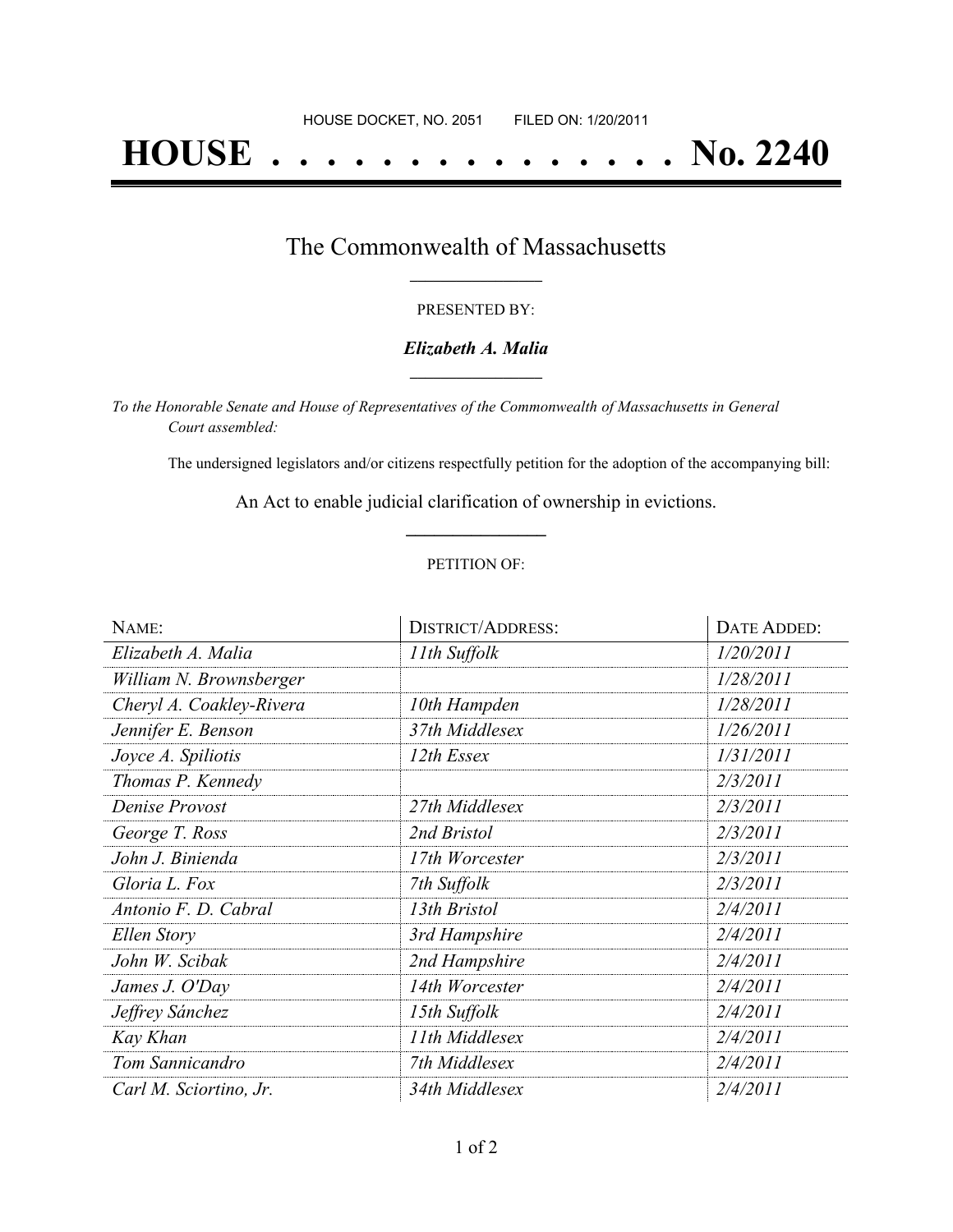| John P. Fresolo     | 16th Worcester | 2/4/2011 |
|---------------------|----------------|----------|
| Benjamin Swan       | 11th Hampden   | 2/4/2011 |
| Linda Dorcena Forry | 2th Suffolk    | 2/4/2011 |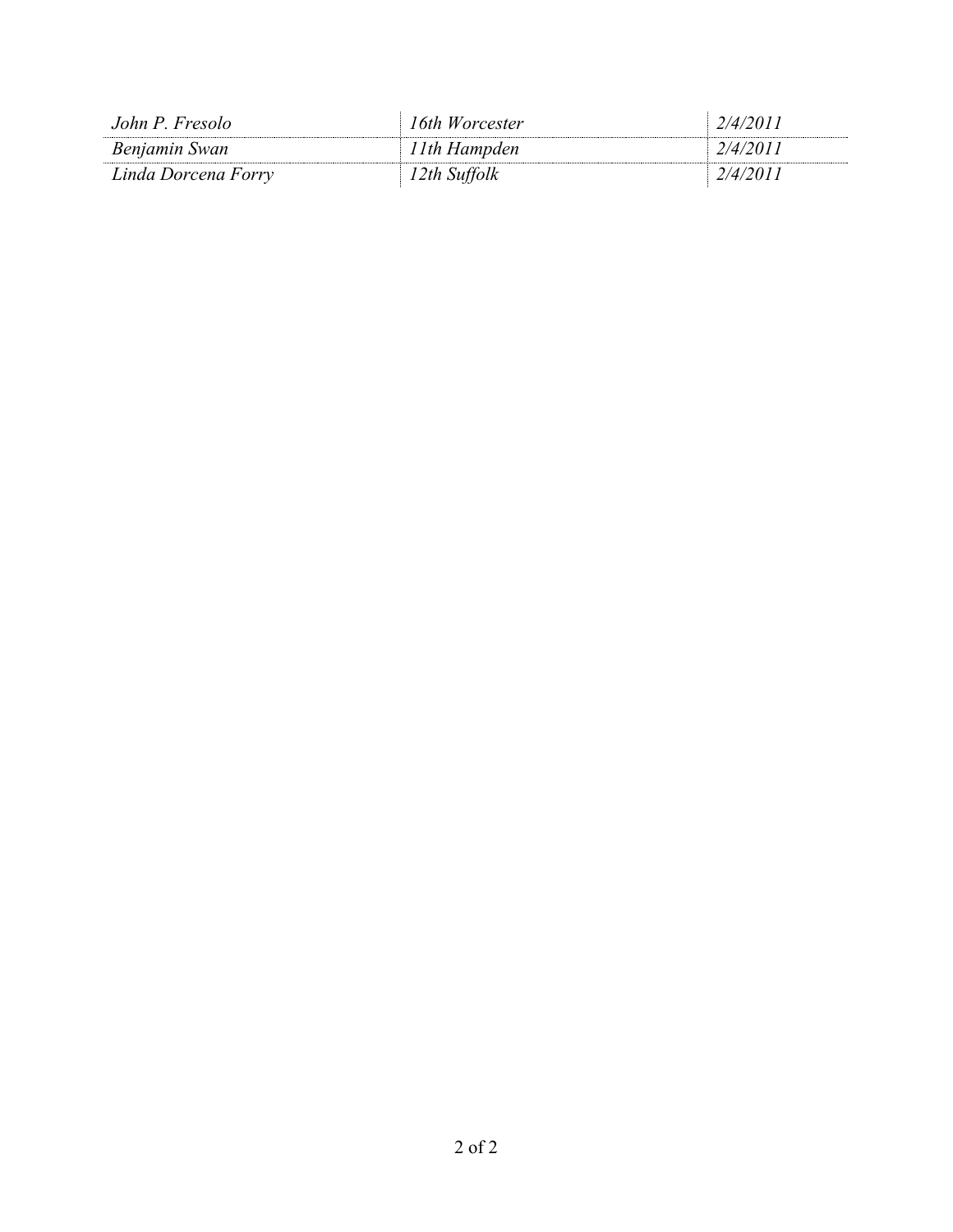## **HOUSE . . . . . . . . . . . . . . . No. 2240**

By Ms. Malia of Boston, a petition (accompanied by bill, House, No. 2240) of Elizabeth A. Malia and others for legislation to authorize judicial clarification of ownership in eviction proceedings. The Judiciary.

## The Commonwealth of Massachusetts

**\_\_\_\_\_\_\_\_\_\_\_\_\_\_\_ In the Year Two Thousand Eleven \_\_\_\_\_\_\_\_\_\_\_\_\_\_\_**

An Act to enable judicial clarification of ownership in evictions.

Be it enacted by the Senate and House of Representatives in General Court assembled, and by the authority *of the same, as follows:*

| 1  | SECTION 1. Section 1 of chapter 239 of the General Laws, as appearing in the 2008                   |
|----|-----------------------------------------------------------------------------------------------------|
| 2  | Official Edition, is hereby amended by inserting after the words "land has been" in line 6 the      |
| 3  | following word:-                                                                                    |
| 4  | "lawfully".                                                                                         |
| 5  | SECTION 2. Section 1 of chapter 239, as so appearing, is hereby further amended by                  |
| 6  | inserting after the first sentence the following sentence:-                                         |
| 7  | "For purposes of this section, 'lawfully foreclosed' shall mean that the foreclosure was            |
| 8  | initiated and carried out strictly according to the power of sale in the mortgage and chapter 244   |
| 9  | of the General Laws by an entity that held both the promissory note and the mortgage at the time    |
| 10 | of foreclosure; that, if the foreclosing entity is governed by a trust agreement, the assignment of |

- 11 the note and mortgage into the trust was done in strict compliance with the terms of the trust
- 12 agreement; and that there are no other conveyances in the chain of mortgage title that either are